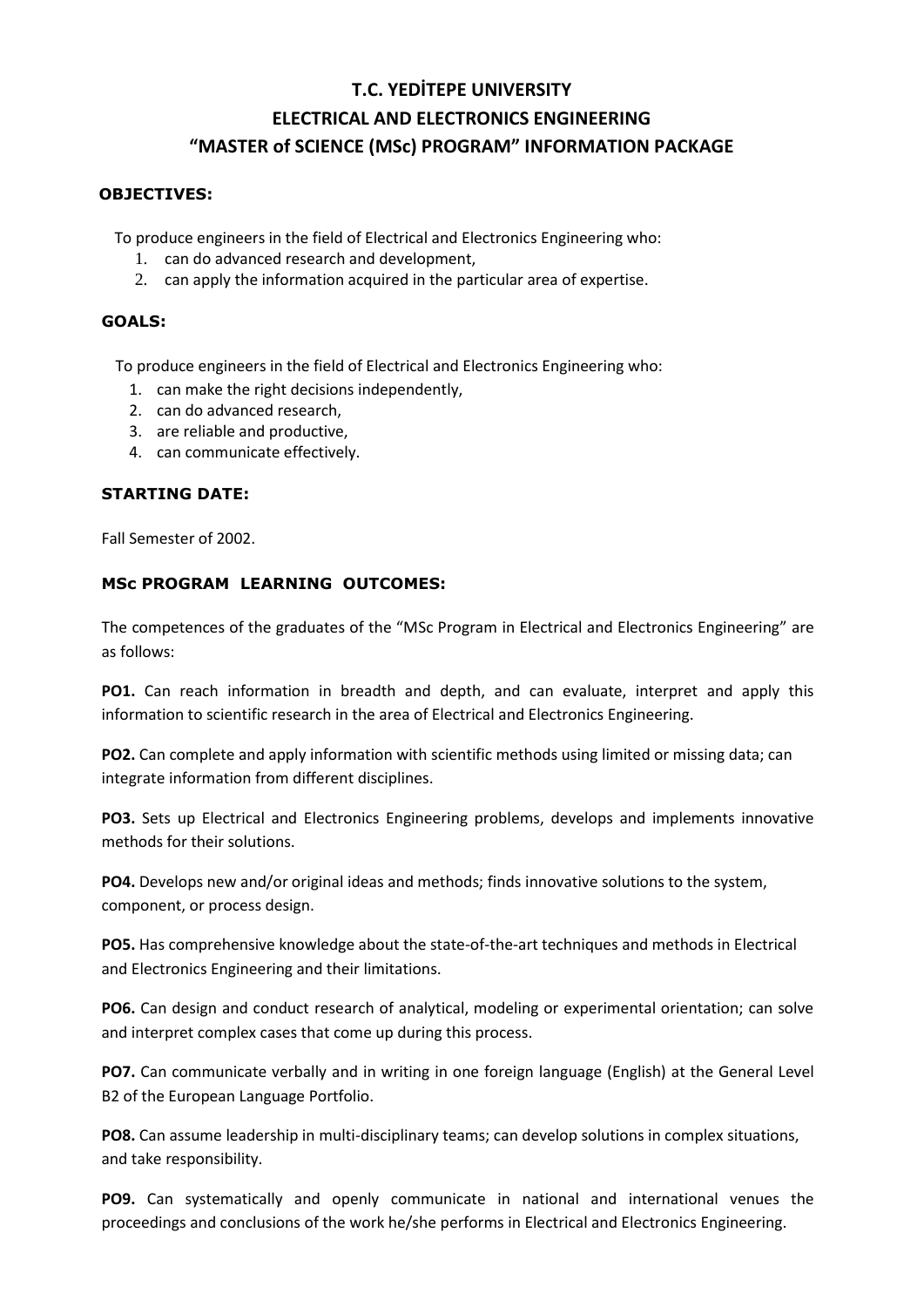**PO10.** Respects social, scientific and ethical values in all professional activities performed during the collection, interpretation and announcement phases of data.

PO11. Is aware of new and emerging applications in Electrical and Electronics Engineering; investigates and learns them, whenever necessary.

**PO12.** Can identify the social and environmental aspects of Electrical and Electronics Engineering applications.

## **Teaching and Learning Methods**

Teaching and learning methods and strategies are chosen to improve the student's skills such as self learning, lifelong learning, observation, presentation, critical thinking, team working and IT.

Also, to achieve a better learning with students having different learning styles, the program is supported by convenient methodologies given below\*:

| <b>Teaching and</b><br><b>Learning Methods</b>         | <b>Major Learning Activities</b>                                                                                                                | <b>Tools</b>                                                                                                      |
|--------------------------------------------------------|-------------------------------------------------------------------------------------------------------------------------------------------------|-------------------------------------------------------------------------------------------------------------------|
| Course (lecturing,<br>discussion, question-<br>answer) | Listening, thinking, understanding,<br>interpretation, writing, observation, critical<br>thinking, question development                         | Standard class ware, text book<br>and class-notes, multimedia,<br>data projector, computer,<br>overhead projector |
| Problem Solving                                        | Listening, thinking, understanding,<br>interpretation, question development                                                                     | Standard class ware, solutions<br>manual, multimedia, data<br>projector, computer, overhead<br>projector          |
| Simulation                                             | IT skills, observation, thinking, understanding,<br>verification                                                                                | Computer, special software                                                                                        |
| Seminar                                                | Listening, understanding, interpretation,<br>question development, critical thinking,<br>following advancements in EE, lifelong<br>learning     | Standard class ware,<br>multimedia, data projector,<br>computer, overhead projector,<br>special equipment         |
| Laboratory                                             | Observation, measurement, recording of<br>measurement results, interpretation, report<br>writing, IT skills, organizational skills,<br>teamwork | Special equipment                                                                                                 |
| Term Research Paper                                    | Research, investigation, thinking,<br>interpretation, report writing, following<br>advancements in EE, lifelong learning                        | Computer, internet database,<br>library database                                                                  |

(\*) Depending on the course specifications, one or more teaching and learning methods might be implemented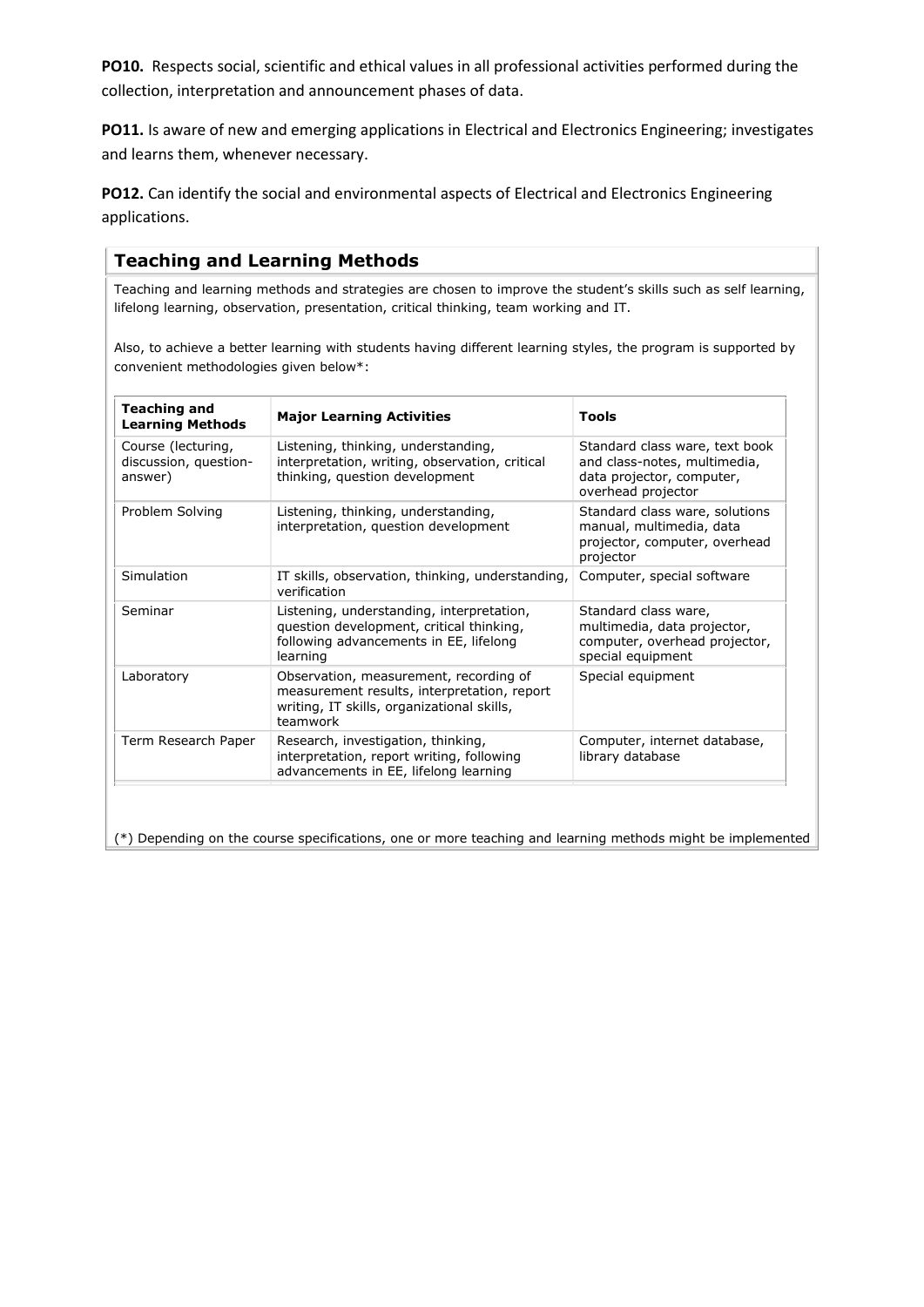# Course and MSc Program Learning Outcomes Relations

| Course        |                                    | PÇ1 | PC <sub>2</sub> | PC <sub>3</sub> | PCA | PC <sub>5</sub> | PC <sub>6</sub> | PÇ7 | P <sub>C</sub> <sub>8</sub> | PC9 | <b>PC10</b> | PC11 | <b>PC12</b> |
|---------------|------------------------------------|-----|-----------------|-----------------|-----|-----------------|-----------------|-----|-----------------------------|-----|-------------|------|-------------|
| EE515         | Sensors                            | 4   |                 |                 |     | 4               | 4               |     |                             | 4   | 4           |      |             |
| EE526         | <b>Biomedical Elektromagnetics</b> |     |                 |                 |     |                 | 4               | ٮ   |                             | 4   |             |      |             |
| EE533         | RF Circuit Design                  | 4   |                 |                 | 4   |                 | 4               |     |                             |     |             | 4    |             |
| EE539         | Analog IC Design                   | ت   |                 |                 |     |                 |                 |     |                             |     |             |      |             |
| <b>EE 590</b> | Research Seminar                   |     |                 |                 |     | 4               | 4               |     |                             | 4   |             |      |             |
| I EE 600      | <b>MSc Thesis</b>                  |     |                 |                 |     |                 |                 |     |                             |     |             |      |             |

# Course and PhD Program Learning Outcomes Relations

| Course |                                    | PC1 | PC <sub>2</sub> | PC <sub>3</sub> | PC4 | PC <sub>5</sub> | PC <sub>6</sub> | PC7 | PC8 | PC9 |
|--------|------------------------------------|-----|-----------------|-----------------|-----|-----------------|-----------------|-----|-----|-----|
| EE649  | Special Topics in Electronics      |     |                 |                 |     |                 |                 |     |     |     |
| EE659  | Special Topics in Communications   |     |                 |                 |     | 4               | Д               | Д   |     |     |
| EE689  | Advanced Topics in Control Systems |     |                 |                 |     |                 |                 |     |     |     |
| EE696  | Special Topics in RF Systems       |     |                 |                 |     |                 |                 |     |     |     |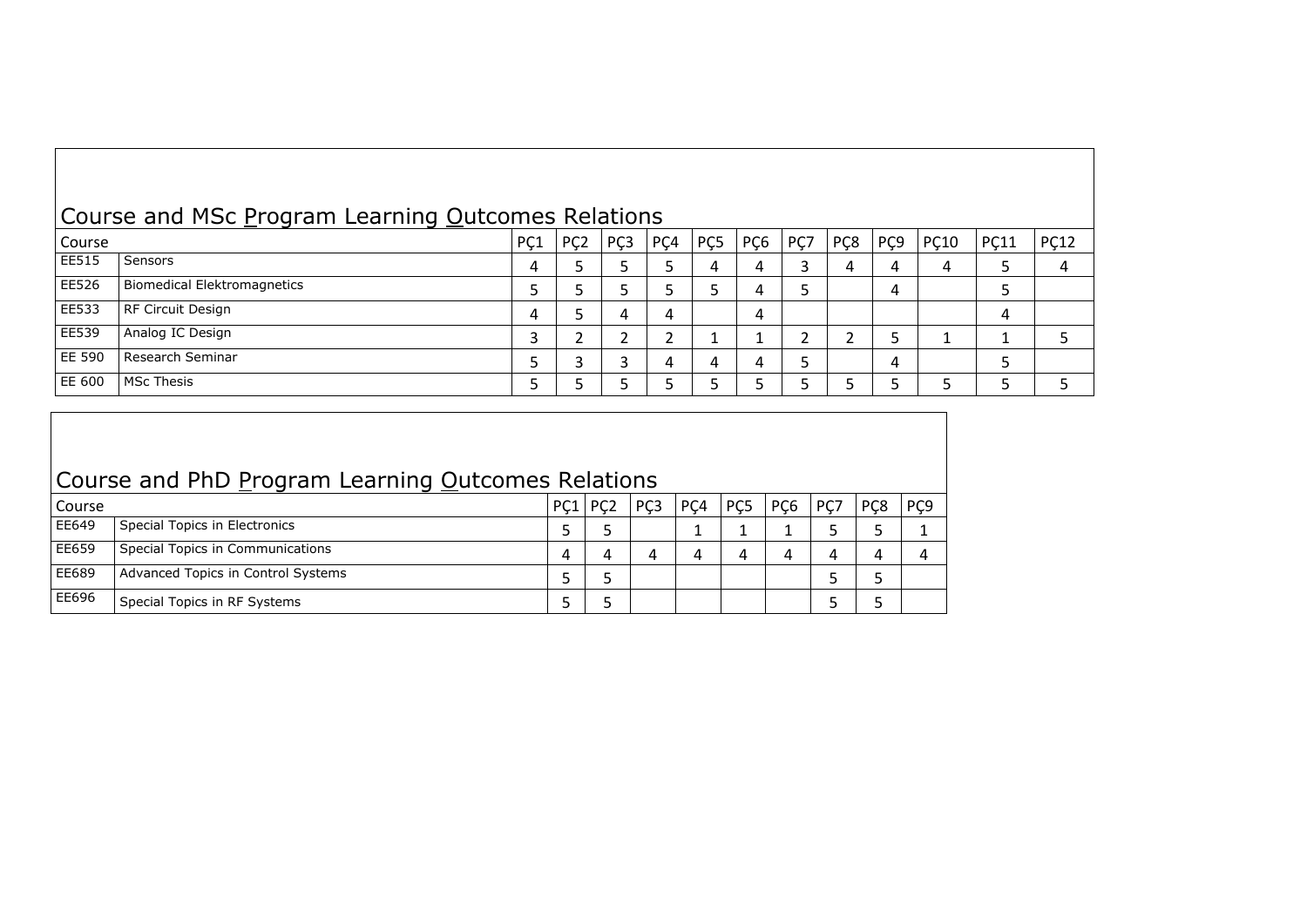| <b>Course Categories</b>                   |     |  |  |  |  |
|--------------------------------------------|-----|--|--|--|--|
| <b>SUPPORT COURSES</b>                     |     |  |  |  |  |
| EE515 - Sensors                            | 10  |  |  |  |  |
| EE526 - Biomedical Elektromagnetics        |     |  |  |  |  |
| EE533 - RF Circuit Design                  |     |  |  |  |  |
| EE539 - Analog IC Design                   |     |  |  |  |  |
| FF 590 - Research Seminar                  |     |  |  |  |  |
| EE $600 -$ MSc Thesis                      |     |  |  |  |  |
| EE649 - Special Topics in Electronics      |     |  |  |  |  |
| EE659 - Special Topics in Communications   |     |  |  |  |  |
| EE689 - Advanced Topics in Control Systems |     |  |  |  |  |
| EE696 - Special Topics in RF Systems       |     |  |  |  |  |
| $(*)$ 2 semesters x 30 = 60 ECTS           |     |  |  |  |  |
| <b>Total ECTS</b>                          | 142 |  |  |  |  |

## **Level of Qualification:**

Students who complete the program successfully and acquire the program competencies receive a "MSc" degree in the area of Electrical and Electronics Engineering.

### **Admission Requirements:**

To apply for a master's program, a Bachelor's degree must be held or expected to be held by the end of the term of application and the requirements given below must be met. Candidates are required to be successful in the interview held by the department they are applying for.

| <b>Application Documents</b>                                                     | M.Sc.                         |  |  |  |  |  |  |
|----------------------------------------------------------------------------------|-------------------------------|--|--|--|--|--|--|
| <b>Application Form</b>                                                          |                               |  |  |  |  |  |  |
| Diploma (Recognition Certificate for<br><b>Students Studied Abroad)</b>          | Bachelor's Degree<br>Diploma  |  |  |  |  |  |  |
| ALES (is required for Turkish candidates)<br>GRE (is recommended for foreigners) | <b>ALES: 55</b><br>GRE: 149   |  |  |  |  |  |  |
| <b>English Proficiency</b>                                                       | TOEFL IBT:66<br><b>YDS:55</b> |  |  |  |  |  |  |